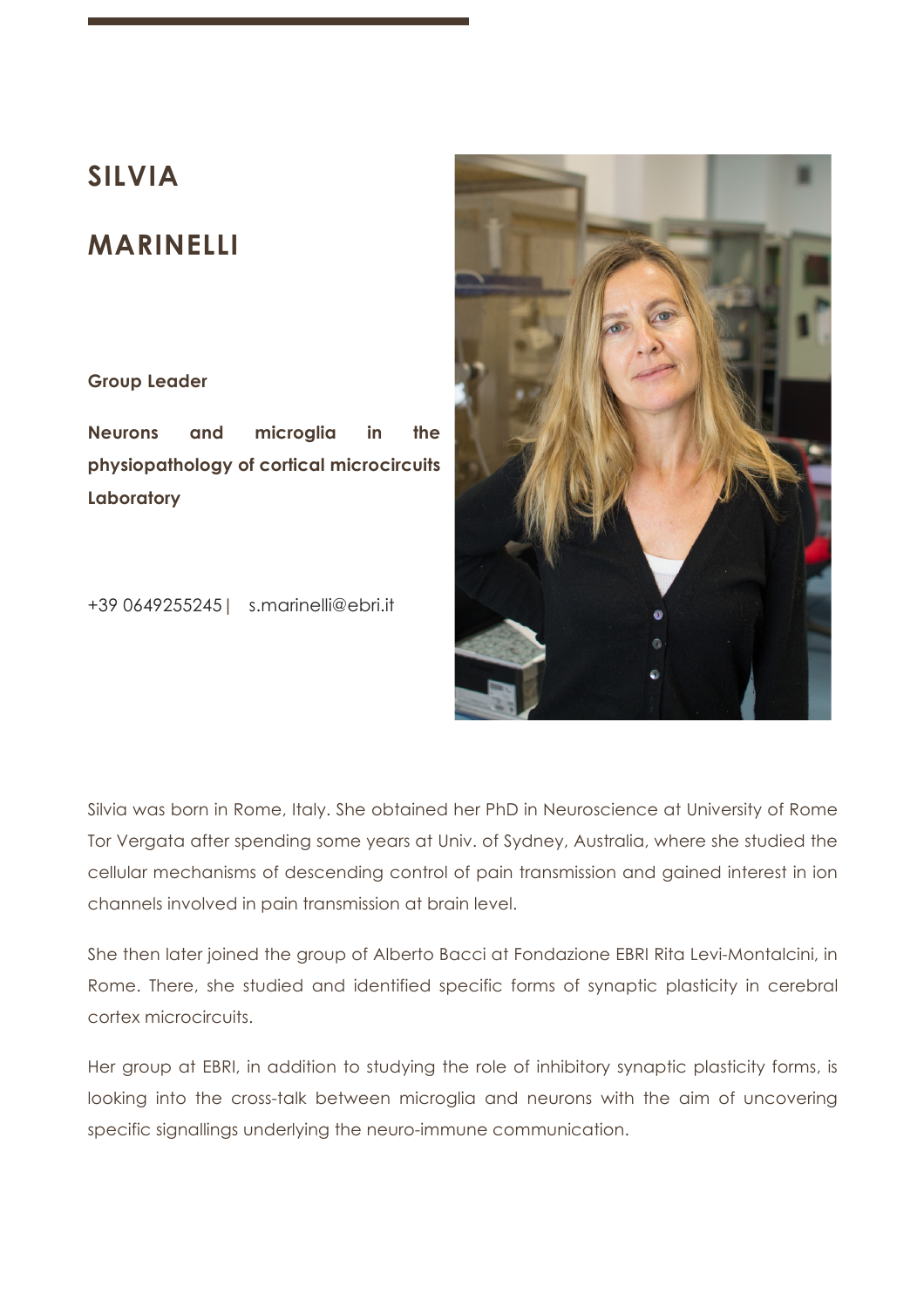## **Education and Positions**

1996 BSc Pharmacy, University of Rome "Sapienza", Italy

1999 PhD training in Neuroscience, University of Sydney, Sydney, Australia

2003 PhD, University of Rome "Tor Vergata", Italy

2006 Senior Scientist, Fondazione EBRI-Rita levi Montalcini, Rome

2012 Group Leader, Fondazione EBRI-Rita levi Montalcini, Rome

## **Publications**

## **2019**

Vetere G, Borreca A, Pignataro A, Conforto G, Giustizieri M, **Marinelli S**, Ammassari-Teule M. Coincident Pre- and Post-Synaptic Cortical Remodelling Disengages Episodic Memory from Its Original Context. Mol Neurobiol. 2019 Jul 2. doi: 10.1007/s12035-019-01652-3.

**Marinelli S**, Basilico B, Marrone MC, Ragozzino D. Microglia-neuron crosstalk: Signaling mechanism and control of synaptic transmission. Semin Cell Dev Biol. 2019 May 30. pii: S1084- 9521(18)30170-8. doi: 10.1016/j.semcdb.2019.05.017. IF:6.138

#### **2018**

Rizzi C, Tiberi A, Giustizieri M, Marrone MC, Gobbo F, Carucci NM, Meli G, Arisi I, D'Onofrio M, **Marinelli S**, Capsoni S and Cattaneo A: NGF steers microglia towards a neuroprotective phenotype

*GLIA* 2018 DOI: 10.1002/glia.23312; IF:5.846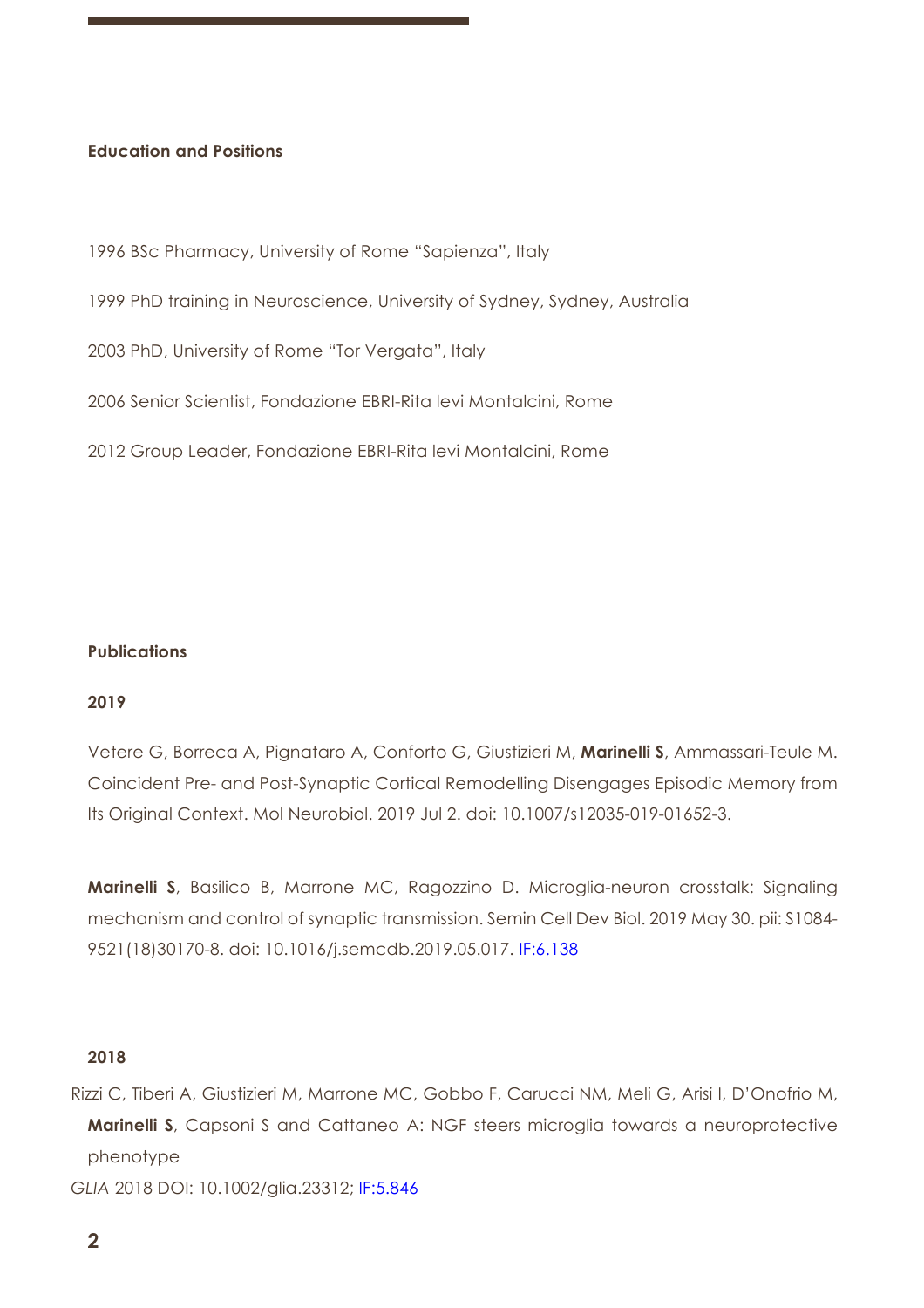Marrone MC, Morabito A, Giustizieri M, Mattioli M, Marinelli S, Riganti L, Lombardi M, Chiurchiù V, Leuti A, Murana E, Totaro A, Piomelli D, Oddi S, Maccarrone M, Ragozzino D, Verderio C and **Marinelli S:** TRPV1 channels are critical brain inflammation detectors and neuropathic pain biomarkers in mice. *Nature Communication May 10;8:15292. doi: 10.1038/ncomms15292.* IF:13.691

## **2017**

Avvisati R, Meringolo M, Stendardo E, Malavasi E, **Marinelli S**, Badiani A. Intravenous selfadministration of benzydamine, a non-steroidal anti-inflammatory drug with a central cannabinoidergic mechanism of action. Addict Biol. 2017 Apr 21. doi: 10.1111/adb.12516 IF:5.578

## **2016**

Lupascu CA, Morabito A, Merenda E, **Marinelli S**, Marchetti C, Migliore R, Cherubini E, Migliore M. A General Procedure to Study Subcellular Models of Transsynaptic Signaling at Inhibitory Synapses. *Front Neuroinform.* 2016 Jun 30;10:23 IF:3.074

## **2014**

- Fezza F, Marrone MC, Avvisati R, Di Tommaso M, Lanuti M, Rapino C, Mercuri NB, Maccarrone M, **Marinelli S**. Distinct modulation of the endocannabinoid system upon kainic acidinduced in vivo seizures and in vitro epileptiform bursting. *Mol Cell Neurosci*. 2014 Sep;62:1-9 IF: 3.84
- Lourenço J, Pacioni S, Rebola N, van Woerden GM, **Marinelli S**, DiGregorio D, Bacci A. Nonassociative potentiation of perisomatic inhibition alters the temporal coding of neocortical layer 5 pyramidal neurons. *PLoS Biol*. 2014 Jul 8;12(7):e1001903. IF:9.343

#### **2010**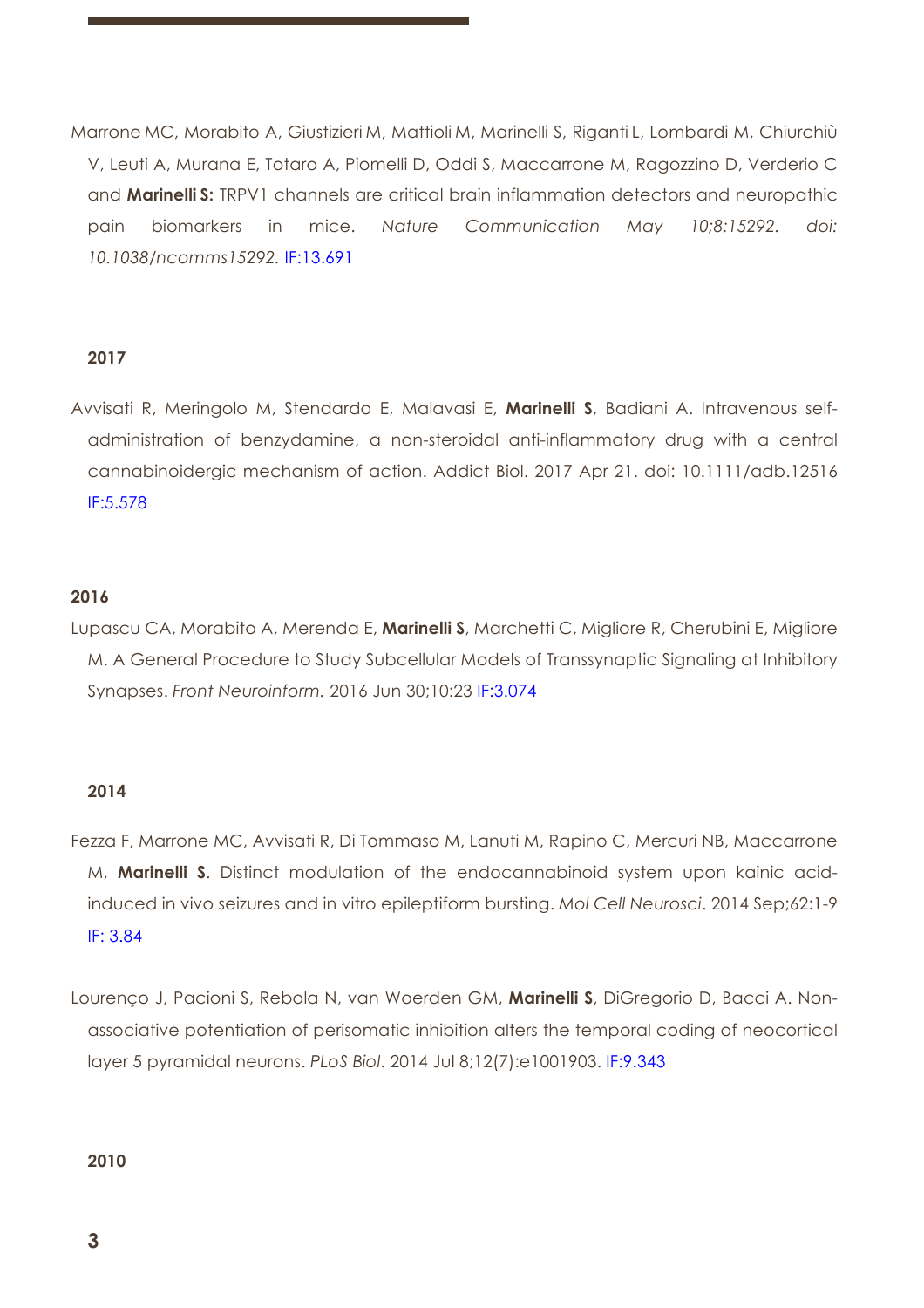Manseau F, **Marinelli S**, Schwaller B, Mendez P, Prince DA, Huguenard JR, Bacci A. Desynchronization of neocortical networks by asynchronous release of GABA at autaptic and synaptic contacts from fast-spiking interneurons. P*los Biology Vol 8 (9) september2010*  IF:9.343

## **2009**

**Marinelli S**, Pacioni S, Cannich A, Marsicano G, Bacci A. (2009). Self-modulation of neocortical glutamatergic neurons by endocannabinoids. *Nature Neurosci* 12:1488-90. Selected from Faculty of 1000 Biology) peer reviewed by Kenneth Mackie: see http://www.f1000biology.com/article/id/1254959. IF:14.345(2009) 19.188 (2012-2017), 16.724

## **2008**

**Marinelli S**, Pacioni S, Bisogno T, Di Marzo V, Prince DA, Huguenard JR, Bacci A. (2008). The endocannabinoid 2-AG is responsible for the slow self-inhibition in neocortical interneurons. *J Neurosci* 28:13532-13541. IF:6.92

#### **2007**

**Marinelli S**, Di Marzo V, Florenzano F, ViscomiMT, FezzaF, van der Stelt M, Bernardi G, Molinari M, Maccarrone and Mercuri NB. *N*-arachidonoyldopamine tunes synaptic transmission onto dopaminergic neurones by activating both cannabinoid and vanilloid receptors. *Neurospychopharmacology (2007)32, 298-308* IF:6.54 (2017-2018)

## **2006**

Marrone MC, **Marinelli S**, Biamonte F, Keller F, Sgobio CA, Ammassari- Teule M, Bernardi G and Mercuri NB. Altered cortico-striatal synaptic plasticity and related behavioral impairments in reeler mice. *European Journal of Neuroscience* 2006; 24: 2061-2070. IF:6.92

## **2005**

**Marinelli S**, Connor M, Schnell SA, Christie MJ, Wessendorf MW, Vaughan CW. Delta-opioid receptor-mediated actions on rostral ventromedial medulla neurons. *Neuroscience*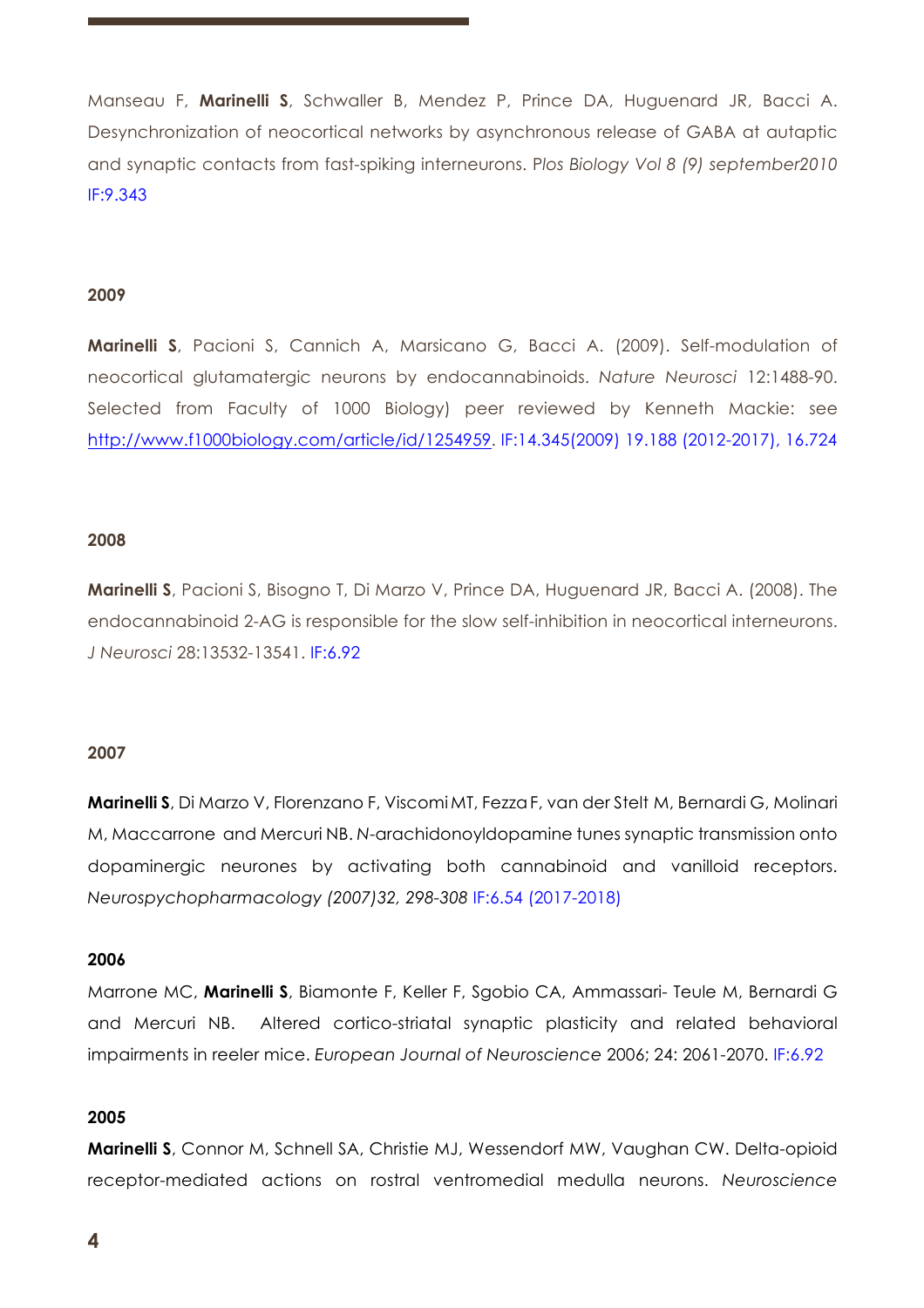## 2005*;132(2):239-44*. IF:3.277

Guatteo E, **Marinelli S**, Geracitano R, Tozzi A, Federici M, Bernardi G, Mercuri NB. Dopaminecontaining neurons are silenced by energy deprivation: A Defensive Response or Beginning of Cell Death? *Neurotoxicology*. May 24 (2005). IF 3.379(2014) 3.076 (2017/2018)

**MARINELLI S., PASCUCCI T, BERNARDI G, PUGLISI-ALLEGRA S, AND MERCURI NB**. Activation of TRPV1 in the VTA excites dopaminergic neurons and increases chemical- and noxiousinduced dopamine release in the nucleus accumbens. *Neuropsychopharmacology* (2005) May;30(5):864-70. IF:6.544 (2017-2018)

## **2004**

**Marinelli S**, Schnell SA, Hack SP, Christie MJ, Wessendorf MW and Vaughan CW. Serotonergic and nonserotonergic dorsal raphe neurons are pharmacologically and electrophysiologically heterogeneous. *J Neurophysiol*. 2004 *Dec; 92(6):3532-7* IF:2.887

#### **2003**

**Marinelli S**, Di Marzo V, Berretta N, Matias I, Maccarrone M, Bernardi G and Mercuri NB: Presynaptic facilitation of glutamatergic synapses to dopaminergic neurons of the rat substantia nigra by endogenous stimulation of vanilloid receptors. *J. Neuroscience 23(8):3136-3144* (2003) IF:6.92

## **2002**

**Marinelli S,** Schnell S, Vaughan CW, Wessendorf MW, Christie MJ: Rostral ventromedial medulla neurons that project to the spinal cord express multiple opioid receptor phenotypes. *J. Neuroscience, 22(24): 10847-10855 (2002* IF:6.92

**Marinelli S**, Vaughan CW, Christie MJ, Connor M: Capsaicin activation of glutamatergic synaptic transmission in the rat locus coeruleus *in vitro*. *J. Physiology* 543, pp. 531-540,2002 IF:5.037 (2017-2018)

#### **2001**

Vaughan CW, Connor M, Jennings EA, **Marinelli S,** Allen RG, Christie MJ: Actions of nociceptin/orphanin FQ and other prepronociceptin products on rat rostral ventromedial medulla neurons in vitro. *J. Physiology* 543(3), pp.849-859, 2001 IF:5.037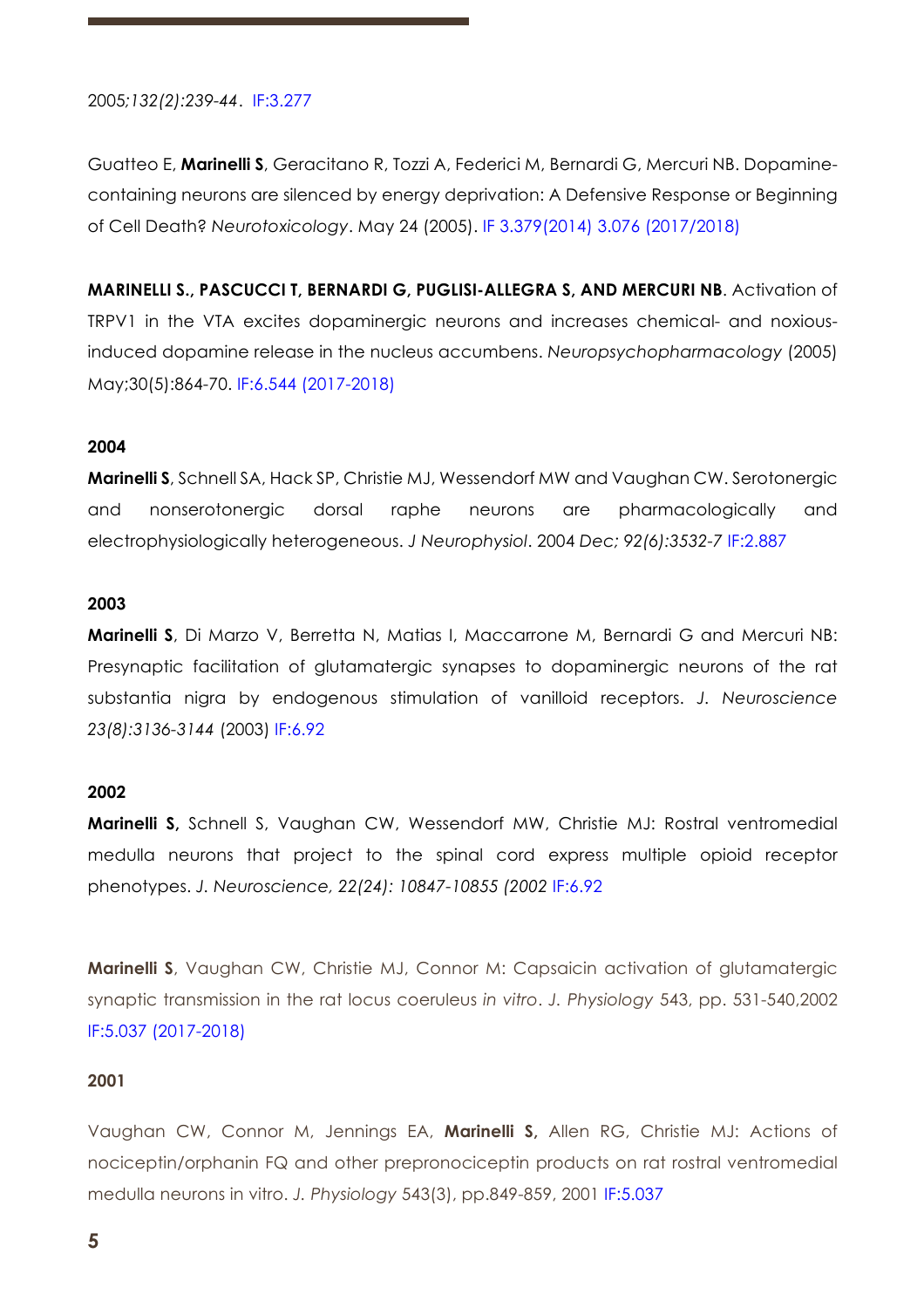**Marinelli S,** Federici M, Bernardi G, Mercuri NB: Hypoglycaemia enhances ionotropic but reduced metabotropic glutamate current in rat substantia nigra dopaminergic neurons. *J Neurophysiology* 85, pp.1159-1166, 2001 IF:2.887

## **2000**

**Marinelli S**, Bernardi G, Giacomini P, Mercuri NB: Pharmacological identification of the K<sup>+</sup> currents mediating the hypoglycaemic hyperpolarisation of rat midbrain dopaminergic neurons. *Neuropharmacology*, vol 39 (6), pp. 1021-1028, 2000. IF:4.249

Mercuri NB, Federici M, **Marinelli S**, Bernardi G: Tranylcypramine, but not moclobenide, prolongs the inhibitory action of dopamine on midbrain dopaminergic neurons: an in vitro electrophysilogical study. *Synapse,* 37(3), pp.216-221, 2000 IF:2.945

**Marinelli S,** Gatta F, Sagratella S: Effect of GYKI 52466 and some 2,3 benzodiazepinederivates on hippocampal in vitro basal neuronal excitability and 4 aminopiridine epileptic activity. *Eur. J. Pharmacol,* 391(1-2), pp75-80, 2000 IF:3.040

Sagratella S and **Marinelli S**: Effect on some GABA and NMDA antagonists on a model of presynaptic hippocampal paired pulse inhibition: *Prog. Neuropsycopharmacol. Biol. Psychiatry*: vol24 (2), pp. 327-336, 2000. IF 3.978

## **1998**

Centonze D, Calabresi P, Pisani A, **Marinelli S**, Marfia GA, Bernardi G: Electrophysiology of neuroprotective agent riluzole on striatal spiny neurons. *Neuropharmacology,* vol 37 (8), pp.1063-1070, 1998. IF:4.249 (5 years)